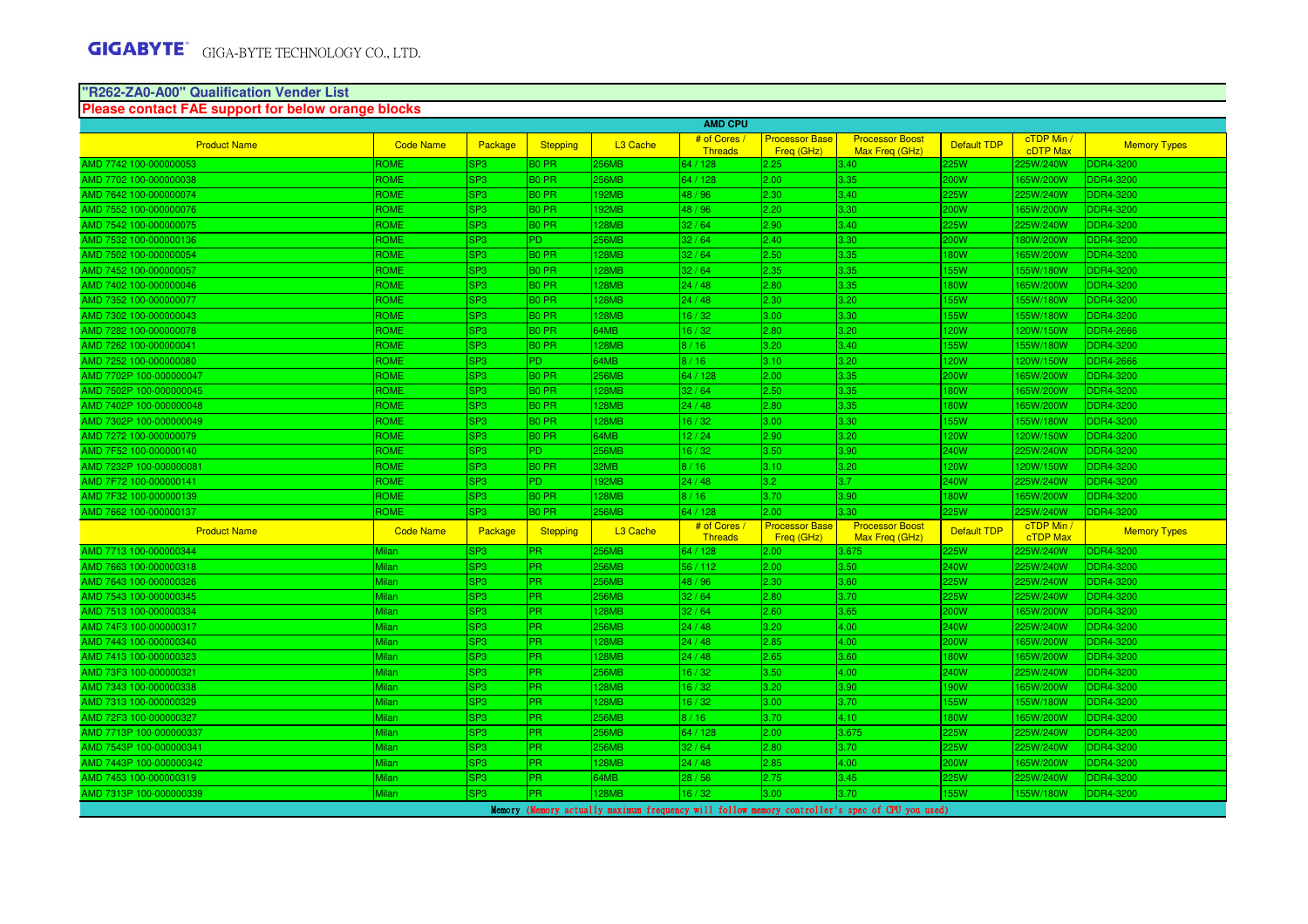| <b>Product Name</b>     | <b>Memory Type</b> | <b>Module</b><br><b>Supplier</b> | <b>Size</b> | <b>Chip Brand</b>      | Rank         | Voltage | <b>Data Transfer Rate</b> | <b>Error Correction</b>  | <b>CAS Latency</b> | <b>Pins</b> |
|-------------------------|--------------------|----------------------------------|-------------|------------------------|--------------|---------|---------------------------|--------------------------|--------------------|-------------|
|                         |                    |                                  |             |                        | <b>RDIMM</b> |         |                           |                          |                    |             |
| MTA36ASF4G72PZ-2G9J3TI  | DDR4               | Micron                           | 32GB        | Micron-Montage         | 2Rx4         | 1.2v    | 2933MHz                   | ECC.<br>Registered       | 21                 | 288-pin     |
| CT32G4RFD4293-2G9E2.001 | DDR4               | <b>CRUCIAL</b>                   | 32GB        | <b>Micron</b>          | 2Rx4         | 1.2v    | 2933MHz                   | ECC<br>Registered        | $ 21\rangle$       | 288-pin     |
| CT32G4RFD4293.36FE2     | DDR4               | <b>CRUCIAL</b>                   | 32GB        | <b>Micron</b>          | 2Rx4         | 1.2v    | 2933MHz                   | <b>ECC</b><br>Registered | $ 21\rangle$       | 288-pin     |
| MTA36ASF4G72PZ.2G9E2TG  | DDR4               | <b>Micron</b>                    | 32GB        | <b>Micron-Montage</b>  | 2Rx4         | 1.2v    | 2933MHz                   | <b>ECC</b><br>Registered | 21                 | 288-pin     |
| MTA36ASF4G72PZ.2G9E2VG  | DDR4               | <b>Micron</b>                    | 32GB        | Micron-IDT             | 2Rx4         | 1.2v    | 2933MHz                   | <b>ECC</b><br>Registered | 21                 | 288-pin     |
| MTA36ASF4G72PZ.2G9E2UG  | DDR4               | <b>Micron</b>                    | 32GB        | <b>Micron-Rambus</b>   | 2Rx4         | 1.2v    | 2933MHz                   | <b>ECC</b><br>Registered | $ 21\rangle$       | 288-pin     |
| HMAA8GR7MJR4N-WM T4     | DDR4               | <b>SKhynix</b>                   | 34GB        | <b>SKhynix-Montage</b> | 2Rx4         | 1.2v    | 2933MHz                   | ECC.<br>Reaistered       | 21                 | $288$ -pin  |
| <b>(SM29RD4/32HDR</b>   | DDR4               | Kingston                         | 32GB        | <b>SKhyniux-Rambus</b> | 2Rx4         | 1.2v    | 2933MHz                   | ECC<br>Registered        | 21                 | 288-pin     |
| MTA18ASF2G72PDZ-3G2R1TI | DDR4               | <b>Micron</b>                    | 6GB         | Micron-Rambus          | 2Rx8         | 1.2v    | 3200MHz                   | ECC<br>Registered        | 22                 | 288-pin     |
| MTA18ASF2G72PDZ-3G2R1UI | DDR4               | <b>Micron</b>                    | 6GB         | Micron-Rambus          | 2Rx8         | 1.2v    | 3200MHz                   | <b>ECC</b><br>Registered | 22                 | 288-pin     |
| MTA18ASF2G72PDZ-3G2R1VI | DDR4               | <b>Micron</b>                    | <b>I6GB</b> | Micron-Rambus          | 2Rx8         | 1.2v    | 3200MHz                   | ECC<br>Registered        | 22                 | 288-pin     |
| HMA84GR7DJR4N-XN T4     | DDR4               | <b>SKhynix</b>                   | 32GB        | <b>SKhynix-Montage</b> | 2Rx4         | 1.2v    | 3200MHz                   | <b>ECC</b><br>Registered | 22                 | 288-pin     |
| HMAA8GR7AJR4N-XN TG     | DDR4               | <b>SKhynix</b>                   | 64GB        | SKhynix-IDT            | 2Rx4         | 1.2v    | 3200MHz                   | <b>ECC</b><br>Registered | 22                 | 288-pin     |
| CT8G4RFS832A.9FE1       | DDR4               | Crucial                          | <b>BGB</b>  | <b>Micron</b>          | 1Rx8         | 1.2v    | 3200MHz                   | ECC.<br>Registered       | 22                 | 288-pin     |
| CT8G4RFS832A-3G2E1.001  | DDR4               | Crucial                          | <b>BGB</b>  | Micron                 | 1Rx8         | 1.2v    | 3200MHz                   | <b>ECC</b><br>Registered | 22                 | 288-pin     |
| MTA9ASF1G72PZ.3G2E1VG   | DDR4               | <b>Micron</b>                    | <b>BGB</b>  | <b>Micron</b>          | 1Rx8         | 1.2v    | 3200MHz                   | ECC<br>Registered        | 22                 | 288-pin     |
| MTA36ASF4G72PZ-3G2J3UI  | DDR4               | <b>Micron</b>                    | 32GB        | Micron-Rambus          | 2Rx4         | 1.2v    | 3200MHz                   | <b>ECC</b><br>Registered | 22                 | 288-pin     |
| V393A4K40DB3-CWECQ      | DDR4               | Samsung                          | 32GB        | Samsung-Montage        | 2Rx4         | 1.2v    | 3200MHz                   | ECC<br>Registered        | 22                 | 288-pin     |
| M393A4K40DB3-CWEBQ      | DDR4               | Samsung                          | 32GB        | Samsung-IDT            | 2Rx4         | 1.2v    | 3200MHz                   | <b>ECC</b><br>Registered | 22                 | 288-pin     |
| M393A4K40DB3-CWEGQ      | DDR <sub>4</sub>   | Samsung                          | 32GB        | Samsung-Rambus         | 2Rx4         | 1.2v    | 3200MHz                   | ECC.<br>Registered       | 22                 | 288-pin     |
| M393A8G40AB2-CWEBQ      | DDR4               | Samsung                          | 64GB        | Samsung-IDT            | 2Rx4         | 1.2v    | 3200MHz                   | ECC.<br>Registered       | 22                 | 288-pin     |
| TR416G32S422-XNC        | DDR4               | V-color                          | 6GB         | <b>SKhynix-Rambus</b>  | 1Rx4         | 1.2v    | 3200MHz                   | ECC<br>Registered        | 22                 | 288-pin     |
| KSM32RD8/16MEI          | DDR4               | Kingston                         | 6GB         | Micron-IDT             | 2Rx8         | 1.2v    | 3200MHz                   | <b>ECC</b><br>Registered | 22                 | 288-pin     |
| KSM32RD4/32HDR          | DDR4               | Kingston                         | 32GB        | <b>SKhynix-Rambus</b>  | 2Rx4         | 1.2v    | 3200MHz                   | <b>ECC</b><br>Registered | 22                 | 288-pin     |
| AD4R3200716G22-BHYA     | DDR4               | <b>ADATA</b>                     | 6GB         | <b>SKhynix-Montage</b> | 1Rx8         | 1.2v    | 3200MHz                   | ECC<br>Registered        | 22                 | 288-pin     |
| KSM32RS4/32MER          | DDR4               | Kingston                         | 32GB        | Micron-Rambus          | 1Rx4         | 1.2v    | 3200MHz                   | <b>ECC</b><br>Registered | 22                 | 288-pin     |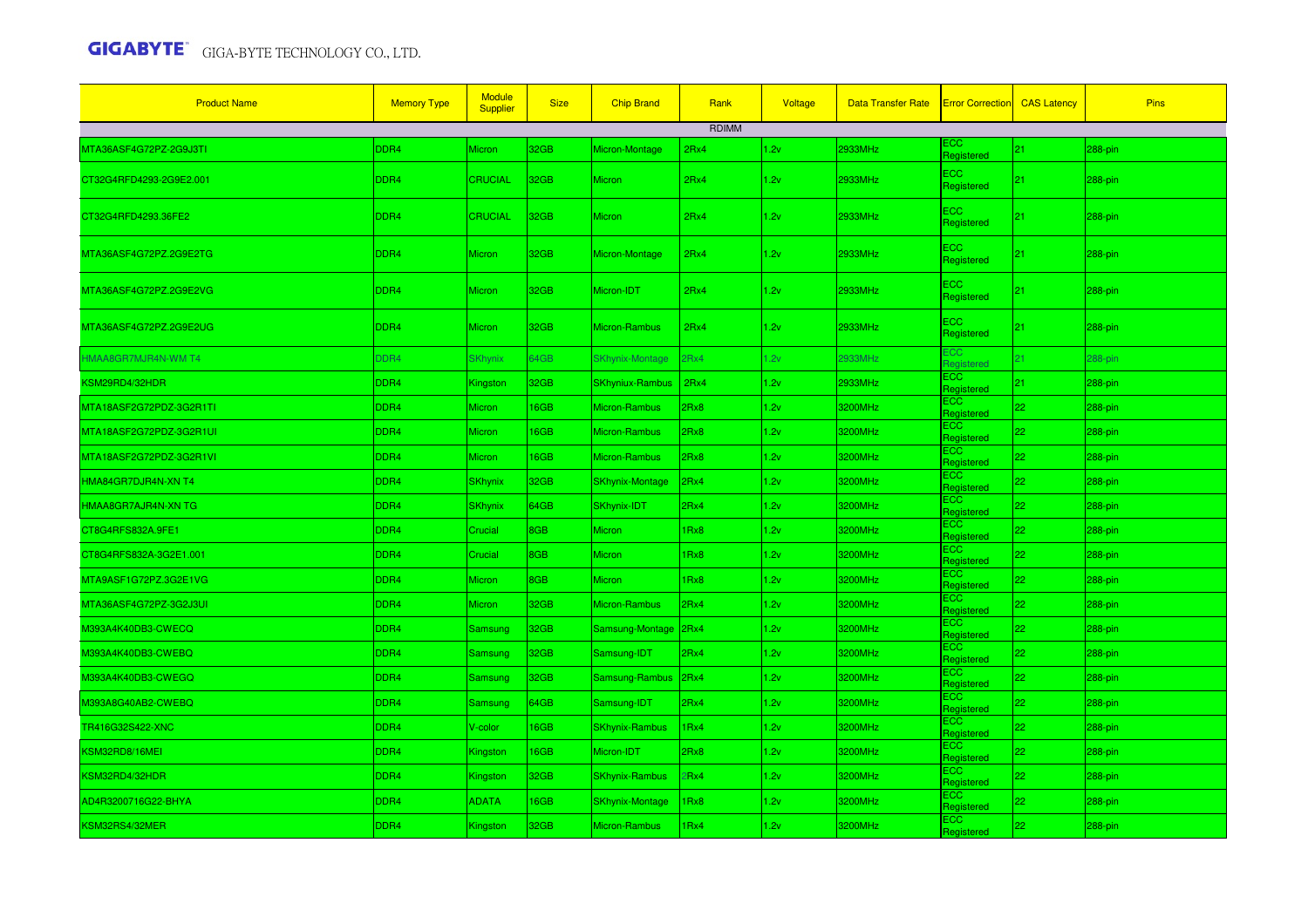| KSM32RS8/16MER                                          | DDR4             | <b>Kingston</b>          | 16GB               | Micron-Rambus              | 1Rx8                                             | 1.2v                   | 3200MHz                                            | EСC<br>Registered        | 22         | 288-pin     |
|---------------------------------------------------------|------------------|--------------------------|--------------------|----------------------------|--------------------------------------------------|------------------------|----------------------------------------------------|--------------------------|------------|-------------|
| M386AAG40MMB-CVFC0                                      | DDR4             | Samsung                  | 128GB              | Samsung                    | 4DRx4                                            | 1.2v                   | 2933MHz                                            | ECC<br>Registered        | 21         | 288-pin     |
| HMAA8GR7CJR4N-XN T4                                     | DDR4             | <b>SKhynix</b>           | 64GB               | <b>SKhynix-Montage</b>     | 2Rx4                                             | 1.2v                   | 3200MHz                                            | ECC.<br>Registered       | 22         | 288-pin     |
| HMAA8GR7CJR4N-XN TG                                     | DDR4             | <b>SKhynix</b>           | 64GB               | <b>SKhynix-IDT</b>         | 2Rx4                                             | 1.2v                   | 3200MHz                                            | ECC.<br>Registered       | 22         | 288-pin     |
| HMAA8GR7CJR4N-XN T8                                     | DDR <sub>4</sub> | <b>SKhynix</b>           | 64GB               | <b>SKhynix-Rambus</b>      | 2Rx4                                             | 1.2v                   | 3200MHz                                            | ECC<br>Registered        | 22         | 288-pin     |
| M393A4G40BB3-CWEGQ                                      | DDR <sub>4</sub> | Samsung                  | 32GB               | Samsung-Rambus             | 1Rx4                                             | 1.2v                   | 3200MHz                                            | ECC.<br>Registered       | 22         | 288-pin     |
| M393A4K40EB3-CWEGQ                                      | DDR4             | Samsung                  | 32GB               | Samsung-Rambus 2Rx4        |                                                  | 1.2v                   | 3200MHz                                            | <b>ECC</b><br>Registered | 22         | 288-pin     |
| M393A4K40EB3-CWECQ                                      | DDR4             | Samsung                  | 32GB               | Samsung-Montage 2Rx4       |                                                  | 1.2v                   | 3200MHz                                            | ECC.<br>Registered       | 22         | 288-pin     |
| M393A4K40EB3-CWEBY                                      | DDR4             | Samsung                  | 32GB               | Samsung-IDT                | 2Rx4                                             | 1.2v                   | 3200MHz                                            | <b>ECC</b><br>Registered | 22         | 288-pin     |
| M393A8G40BB4-CWEBY                                      | DDR4             | Samsung                  | 64GB               | Samsung-IDT                | 2Rx4                                             | 1.2v                   | 3200MHz                                            | ECC.<br>Registered       | 22         | 288-pin     |
| MTA9ASF2G72PZ-2G9E1UI                                   | DDR4             | <b>Micron</b>            | 16GB               | Micron-Rambus              | 1Rx8                                             | 1.2v                   | 2933MHz                                            | ECC.<br>Registered       | 21         | 288-pin     |
| M393A2K40EB3-CWEGQ                                      | DDR4             | Samsung                  | 16GB               | Samsung-Rambus             | 1Rx4                                             | 1.2v                   | 3200MHz                                            | ECC.<br>Registered       | 22         | 288-pin     |
| <b>LRDIMM</b>                                           |                  |                          |                    |                            |                                                  |                        |                                                    |                          |            |             |
| M386A8K40DM2-CWELQ                                      | DDR <sub>4</sub> | Samsung                  | 64GB               | Samsung-IDT                | 4DRx4                                            | 1.2v                   | 3200MHz                                            | ECC<br>Registered        | 22         | 288-pin     |
|                                                         |                  |                          |                    |                            | Seagate HDD (SAS HDD may need RAID Card support) |                        |                                                    |                          |            |             |
| <b>Product Name</b>                                     | <b>Type</b>      |                          |                    |                            |                                                  |                        |                                                    |                          |            |             |
|                                                         |                  | Vendor                   | <b>Form Factor</b> | Format                     | Capacity                                         | Interface Speed        | <b>Series</b>                                      | Cache                    | <b>RPM</b> | Encryption  |
|                                                         |                  |                          |                    |                            | Seagate Enterprise Capacity 2.5 HDD              |                        |                                                    |                          |            |             |
| ST2000NX0243                                            | <b>SATA</b>      | Seagate                  | 2.5"               | 4Kn                        | 2TB                                              | 6Gb/s                  | <b>Exos 7E2000</b><br>(Enterprise Capacity<br>V.3) | <b>128MB</b>             | 7200       | N/A         |
|                                                         |                  |                          |                    |                            | <b>SATA/SAS SSD</b>                              |                        |                                                    |                          |            |             |
| <b>Product Name</b>                                     | <b>Type</b>      | Vendor                   | <b>Form Factor</b> | Interface                  | Capacity                                         | Interface Speed        | <b>FW</b>                                          |                          |            | <b>Note</b> |
|                                                         |                  |                          |                    |                            | <b>SATA/SAS SSD</b>                              |                        |                                                    |                          |            |             |
| MTFDDAK1T9TDC-1AT1ZABYY (5200 ECO)                      | <b>SSD</b>       | Micron                   | 2.5"               | <b>SATA</b>                | 1.92TB                                           | 6Gb/s                  |                                                    |                          |            |             |
| MTFDDAK1T9TDN-1AT1ZABYY (5200 MAX)                      | SSD              | Micron                   | 2.5"               | <b>SATA</b>                | 1.92TB                                           | 6Gb/s                  |                                                    |                          |            |             |
| SSDSC2KG019T8 D3-S4610 Series                           | SSD              | ntel                     | 2.5"               | <b>SATA</b>                | 1.92TB                                           | 6Gb/s                  |                                                    |                          |            |             |
| SSDSC2KB019T8 D3-S4510 Series                           | <b>SSD</b>       | Intel                    | 2.5"               | <b>SATA</b>                | 1.92TB                                           | 6Gb/s                  |                                                    |                          |            |             |
|                                                         |                  |                          |                    |                            |                                                  |                        |                                                    |                          |            |             |
| KHK61RSE960G<br>SSB240GTLCG-D2-SME520GBT ESM1220 Series | SSD<br>SSD       | <b>Toshiba</b><br>Phison | 2.5"<br>2.5"       | <b>SATA</b><br><b>SATA</b> | 960GB<br>240GB                                   | 6Gb/s<br>6Gb/s         |                                                    |                          |            |             |
| SSB480GTLCG-D2-SME520GBT ESM1220 Series                 | <b>SSD</b>       | Phison                   | 2.5"               | <b>SATA</b>                | 480GB                                            | 6Gb/s                  |                                                    |                          |            |             |
| SSB960GTLCG-D2-SME520GBT ESM1220 Series                 | SSD              | Phison                   | 2.5"               | <b>SATA</b>                | 960GB                                            | 6Gb/s                  |                                                    |                          |            |             |
| SSB1K9GTLCG-D2-SME520GBT ESM1220 Series                 | SSD              | Phison                   | 2.5"               | <b>SATA</b>                | 1.92TB                                           | 6Gb/s                  |                                                    |                          |            |             |
| MTFDDAK3T8TDS-1AW1ZABYY (5300 PRO)                      | <b>SSD</b>       | Micron                   | 2.5"               | <b>SATA</b>                | 3.84TB                                           | 6Gb/s                  |                                                    |                          |            |             |
| MTFDDAK1T9TDS-1AW1ZABYY (5300 PRO)                      | SSD              | Micron                   | 2.5"               | <b>SATA</b>                | 1.92TB                                           | 6Gb/s                  |                                                    |                          |            |             |
|                                                         |                  |                          |                    |                            | <b>PCIe SSD</b>                                  |                        |                                                    |                          |            |             |
| <b>Product Name</b>                                     | <b>Type</b>      | Vendor                   | <b>Form Factor</b> | Interface                  | Capacity                                         | <b>Interface Speed</b> |                                                    |                          |            | <b>Note</b> |
|                                                         |                  |                          |                    |                            | PCIe SSD                                         |                        |                                                    |                          |            |             |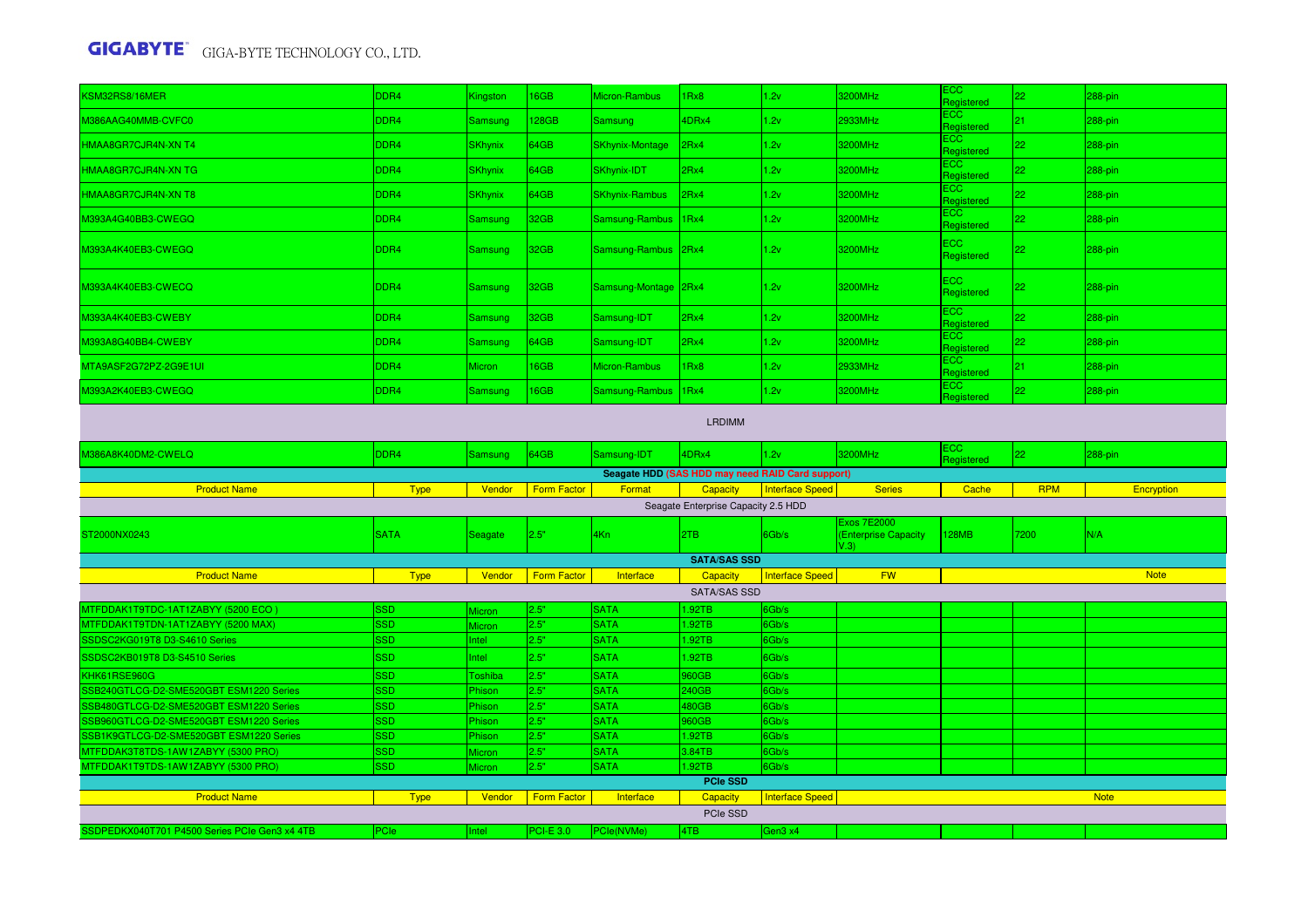| Samsung PM1725b MZPLL3T2HAJQ PCIe Gen3 x8 3.2TB | PCIe                | Samsung                    | <b>PCI-E 3.0</b>             | PCle(NVMe)                           | 3.2TB                            | Gen3 x8                |                                             |  |  |             |
|-------------------------------------------------|---------------------|----------------------------|------------------------------|--------------------------------------|----------------------------------|------------------------|---------------------------------------------|--|--|-------------|
| Netlist N1951 E3 NS1951AH33T2 Gen3 x8 3.2TB     | PCle                | <b>Netlist</b>             | <b>PCI-E 3.0</b>             | PCle(NVMe)                           | 3.2TB                            |                        |                                             |  |  |             |
|                                                 |                     |                            |                              |                                      | U.2                              |                        |                                             |  |  |             |
| <b>Product Name</b>                             | <b>Type</b>         | Vendor                     | <b>Form Factor</b>           | Interface                            | Capacity                         | <b>Interface Speed</b> |                                             |  |  | <b>Note</b> |
|                                                 |                     |                            |                              |                                      | U.2                              |                        |                                             |  |  |             |
|                                                 |                     |                            |                              |                                      |                                  |                        |                                             |  |  |             |
| SSDPE2KE032T801 P4610 Series                    | U.2                 | ntel                       | 2.5"                         | SFF8639(NVMe)                        | 3.2TB                            | Gen3 x4                |                                             |  |  |             |
| SSDPE2KX020T801 P4510 Series                    | U.2                 | Intel                      | 2.5"                         | <b>SFF8639(NVMe)</b>                 | 2TB                              | Gen3 x4                |                                             |  |  |             |
| MZWLL3T2HAJQ PM1725b Series                     | U.2                 | Samsung                    | 2.5"                         | <b>SFF8639(NVMe)</b>                 | 3.2TB                            | Gen3 x4                |                                             |  |  |             |
| MZQLW1T9HMJP PM963 Series                       | U.2                 | Samsung                    | 2.5"                         | <b>SFF8639(NVMe)</b>                 | 1.92TB                           | Gen3 x4                |                                             |  |  |             |
| MZWLJ3T8HBLS PM1733 Series                      | U.2                 | Samsung                    | 2.5"                         | <b>SFF8639(NVMe)</b>                 | 3.84TB                           | Gen4 x4                |                                             |  |  |             |
| MTFDHAL3T2TCU 9200 Series                       | U.2                 | Micron                     | 2.5"                         | <b>SFF8639(NVMe)</b>                 | 3.2TB                            | Gen3 x4                |                                             |  |  |             |
| KCD51LUG960G CD5 Series                         | U.2                 | <b>Toshiba</b>             | 2.5"                         | <b>SFF8639(NVMe)</b>                 | 960GB                            | Gen3 x4                |                                             |  |  |             |
| <b>PWFX100 3.2TB</b>                            | U.2                 | <b>PHISON</b>              | 2.5"                         | <b>SFF8639(NVMe)</b>                 | 3.2TB                            | PCIe Gen3 x4           |                                             |  |  |             |
| MTFDHBE960TDF 7300 Pro Series                   | U.2                 | <b>Micron</b>              | 2.5"                         | <b>SFF8639(NVMe)</b>                 | 960GB                            | Gen3 x4                | MTFDHBE960TDF-1AW4ZABYY                     |  |  |             |
| MTFDHBE1T6TDG 7300 Max Series                   | U.2                 | Micron                     | 2.5"                         | <b>SFF8639(NVMe)</b>                 | 1.6TB                            | Gen3 x4                | MTFDHBE1T6TDG-1AW1ZABYY                     |  |  |             |
|                                                 |                     |                            |                              |                                      | U.3                              |                        |                                             |  |  |             |
| <b>Product Name</b>                             | <b>Type</b>         | Vendor                     | Form Factor                  | Interface                            | Capacity                         | <b>Interface Speed</b> |                                             |  |  | <b>Note</b> |
|                                                 |                     |                            |                              |                                      | U.3                              |                        |                                             |  |  |             |
| KCM61RUL960G CM6-R Series                       | U.3                 | KIOXIA                     | 2.5"                         | SFF8639(NVMe)                        | 960GB                            | PCIe Gen4 x4           |                                             |  |  |             |
|                                                 |                     |                            |                              |                                      | M.2                              |                        |                                             |  |  |             |
| <b>Product Name</b>                             | <b>Type</b>         | Vendor                     | <b>Form Factor</b>           | Interface                            | Capacity                         | <b>Interface Speed</b> |                                             |  |  | <b>Note</b> |
|                                                 |                     |                            |                              |                                      | M.2                              |                        |                                             |  |  |             |
| SSDPELKX010T801 P4511 Series 1TB                | M.2                 | ntel                       | 22110                        | PCle(NVMe)                           | 1TB                              |                        |                                             |  |  |             |
| MZ-1LB1T9N 983 DCT Series                       | M.2                 | Samsung                    | 22110                        | PCle(NVMe)                           | 1.92TB                           |                        |                                             |  |  |             |
| MTFDHBA960TDF 960GB 7300 Pro Series             | M.2                 | Micron                     | 2280                         | PCle(NVMe)                           | 960GB                            |                        |                                             |  |  |             |
| M2P33F8-512GD                                   | M.2                 | <b>ADATA</b>               | 2280                         | PCle(NVMe)                           | 512GB                            |                        |                                             |  |  |             |
| IM2P33F8-512GD1                                 | M.2                 | <b>ADATA</b>               | 2280                         | PCIe(NVMe)                           | 512GB                            |                        |                                             |  |  |             |
| IM2P33F8-256GD1                                 | M.2                 | <b>ADATA</b>               | 2280                         | PCle(NVMe)                           | 256GB                            |                        |                                             |  |  |             |
| <b>GIGABYTE Storage Cards</b>                   |                     |                            |                              |                                      |                                  |                        |                                             |  |  |             |
|                                                 |                     |                            |                              |                                      |                                  | 2 x external           |                                             |  |  |             |
| <b>CSA3548</b>                                  | <b>LSI SAS 3008</b> | PCIe-x8<br>Gen3 x8 bus     |                              |                                      |                                  | 8 Mini-SAS HD          | 12Gb/s ports                                |  |  |             |
|                                                 |                     |                            |                              |                                      |                                  | <b>SFF8644</b>         |                                             |  |  |             |
| <b>CRA4648</b>                                  | <b>LSI SAS 3108</b> | PCIe-x8<br>Gen3 x8 bus     |                              | 2 x internal Mini-<br>SAS HD SFF8643 |                                  |                        | 12Gb/s ports                                |  |  |             |
|                                                 |                     |                            |                              |                                      | <b>LSI RAID Controller Cards</b> |                        |                                             |  |  |             |
|                                                 | SAS3516 dual-core   | x8 lane PCI                |                              | 4 x Mini-SAS HD                      |                                  |                        |                                             |  |  |             |
| MegaRAID SAS 9460-16i without Tri-mode          | RAID-on-Chip (ROC)  | Express <sup>®</sup>       |                              | <b>SFF-8643</b>                      |                                  |                        | 12Gb/s SAS 3.0                              |  |  |             |
|                                                 |                     | 3.1                        |                              |                                      |                                  |                        |                                             |  |  |             |
|                                                 |                     |                            |                              | . x internai, SF                     | Microsemi RAID Cards             |                        |                                             |  |  |             |
| SmartRAID 3154-16i                              | <b>PM8236</b>       |                            | 16                           | 8812                                 |                                  |                        | 12 Gb/s per port                            |  |  |             |
|                                                 |                     |                            |                              |                                      | Microsemi Host Bus Adapters      |                        |                                             |  |  |             |
| SmartHBA 2100-8i                                | <b>PM8222</b>       |                            | 8                            | ८ x internai, SFF<br>१६४२            |                                  |                        | 12 Gb/s per port                            |  |  |             |
|                                                 |                     |                            |                              |                                      | <b>LAN Cards</b>                 |                        |                                             |  |  |             |
| <b>Product Name</b>                             | Connector           |                            | <b>System Interface Type</b> | # of Ports                           | <b>Data Rate</b>                 |                        |                                             |  |  | <b>Note</b> |
|                                                 |                     |                            |                              |                                      | <b>GIGABYTE LAN Cards</b>        |                        |                                             |  |  |             |
| <b>CLNO832</b>                                  | SFP+                | <b>OCP</b> PCIe x8 Gen2 x8 |                              | Dual                                 | 10Gb/s per port                  |                        | INTEL 82599ES Support OCP 2.0 type1         |  |  |             |
| CLNOQ42                                         | SFP <sub>28</sub>   | OCP PCIe x8 Gen3 x8        |                              | Dual                                 | 25Gb/s per port                  |                        | Qlogic (Cavium) QL41401-A2G Support OCP 2.0 |  |  |             |
| <b>CLN4752</b>                                  | QSFP+               | PCIe x8 Gen3 x8            |                              | Dual                                 | 40Gb/s per port                  |                        | <b>INTEL XL710</b>                          |  |  |             |
| <b>CLN4224</b>                                  | <b>RJ-45</b>        | PCIe x8 Gen3 x4            |                              | Quad                                 | 10Gb/s per port                  |                        | <b>INTEL X550-AT2</b>                       |  |  |             |
| CLN4M34                                         | SFP <sub>28</sub>   | PCIe Gen3 x16              |                              | Quad                                 | 10Gb/s per port                  |                        | Mellanox ConnectX-4                         |  |  |             |